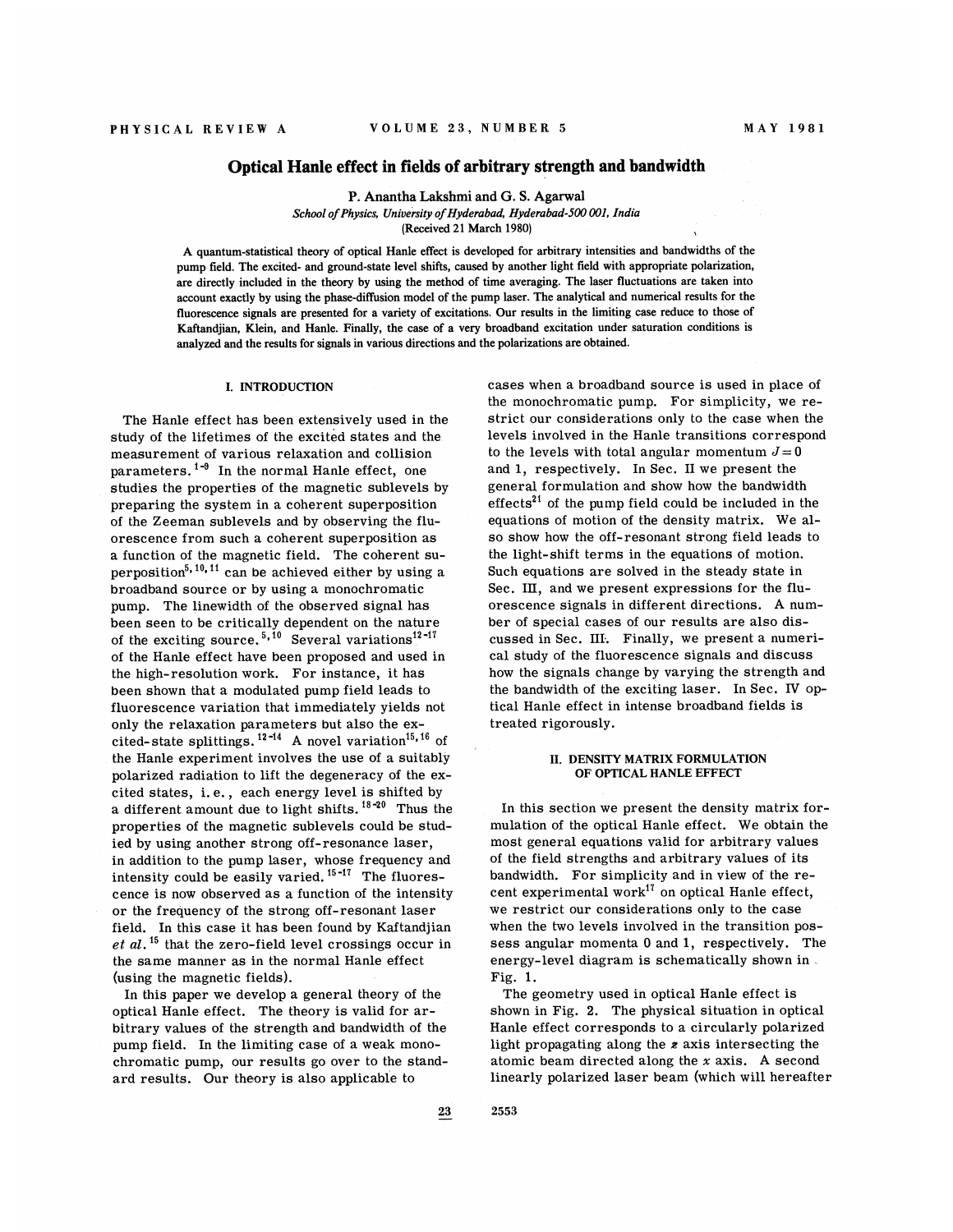

FIG. 1. Schematic representation of the energy levels involved in optical Hanle effect.

be referred to as the pump} propagating along the z axis, with its electric vector making an angle  $\theta$ with the  $x$  direction, interacts with the laser beam. The linearly polarized light creates the atomic coherences, i.e., it prepares the atomic system in a coherent superposition of the excited states. The atomic coherences are monitored by observing the fluorescence signals in different directions. Two common situations used for observing fluorescence correspond to the detection of the radiation in the directions (i) x with polarization along the  $y$  axis, (ii)  $\gamma$  with its polarization along the x axis. The circularly polarized off-resonant radiation lifts the degeneracy of the excited states and also shifts the ground state. The role of the circularly polarized radiation is similar to the role of the magnetic field used in the usual Hanle experiments, with the difference that the magnetic field does not shift the ground state. It is well known that when a two-level atom is subjected to an off-resonant light field, its ground and excited states are shifted by equal amounts, but in opposite directions.  $18$  The magnitude of the light shift is  $\beta^2/\Delta_c$ , where  $\beta$  is the Rabi frequency of the transition and  $\Delta_c$  is the difference between the frequency of the atom and the light field. For our system, we expect that the levels  $|+\rangle$  (corresponding to the magnetic quantum number + 1) and  $|g\rangle$  will be shifted in opposite directions if the circularly polarized light is left-handed; this will be shown explicitly later. In Fig. 1 the positions of the shifted levels are shown.



FIG. 2. Schematic diagram showing the directions and polarizations of the various beams.

The total Hamiltonian for the system interacting with the pump field  $\mathbf{E}(t)$  and the circularly polarized field  $\vec{E}_c(t)$  can be written as:

$$
H = \hbar \omega_0 (A_{++} + A_{--})
$$
  
\n
$$
- [\vec{d}_{+g} \cdot \vec{E}(t) A_{+g} + \vec{d}_{-g} \cdot \vec{E}(t) A_{-g} + H, c.]
$$
  
\n
$$
- [\vec{d}_{+g} \cdot \vec{E}_c(t) A_{+g} + H, c.],
$$
\n(2.1)

where  $A_{ij}$  are the operators  $|i\rangle \langle j|$ ,  $\overline{d}_{ij}$  are the dipole-moment matrix elements, and  $\omega_0 = (E_+ - E_{\rm g})\hbar$ . The pump field is written in the form

$$
\overrightarrow{\mathbf{E}}(t) = \mathcal{E}_0(t)(\hat{x}\cos\theta + \hat{y}\sin\theta)e^{-i\omega_L t - i\varphi(t)} + c.c.\n= \overrightarrow{\mathcal{S}}(t)e^{-i\omega_L t} + c.c.,
$$
\n(2.2)

where, as shown in Fig. 2, the angle  $\theta$  gives the direction of polarization of the pump. The functions  $\delta_0(t)$  and  $\varphi(t)$  are taken to be slowly varying functions of time. For a strictly monochromatic field  $\delta_0(t)$  and  $\varphi(t)$  are independent of time t and are not random variables. For a fluctuating field,  $\delta_0(t)$  and  $\varphi(t)$  are stochastic functions. The frequency of the pump is either at resonance or close to resonance with the frequency of the  $J=0$  to  $J=1$ transition. The terms in the last brackets in (2. 1) represent the interaction of the system with the circularly polarized radiation

$$
\overline{\dot{E}}_c(t) = \overline{\dot{\mathcal{S}}}_c e^{-i\omega_c t} + \overline{\dot{\mathcal{S}}}_c^* e^{i\omega_c t} . \qquad (2.3)
$$

The density matrix  $\rho$  of the system satisfies the equation

$$
\frac{\partial \rho}{\partial t} = \frac{-i}{\hbar} \left[ H, \rho \right] + L_{\text{inc}} \rho \,, \tag{2.4}
$$

where the effect of spontaneous emission, as well as that of the decay mechanisms and pumping process, is contained in  $L_{\text{inc}}$ , which has the structure<sup>22</sup>

$$
(L_{\text{inc}}\rho)_{ij} = \delta_{ij} \sum_{k \neq i} 2\gamma_{ik}\rho_{kk} - \left(\sum_{k \neq i} \gamma_{kj} + \sum_{k \neq j} \gamma_{kj}\right)\rho_{ij},
$$
 (2.5)

where  $2\gamma$   $_{\boldsymbol{i}\boldsymbol{j}}$  represents the transition probabilit per unit time, from the level  $j$  to the level  $i$ , due to spontaneous, collisional and all other incoherent processes. On transforming (2. 4) to a frame rotating with the angular frequency of the pump field  $\omega_L$ , and on making a rotating wave approximation, (2. 4) reduces to

$$
\frac{\partial \rho}{\partial t}^{(R)} = \frac{-i}{\hbar} [H^{(R)}(t), \rho^{(R)}] + L_{\text{inc}} \rho^{(R)}
$$

$$
-i [GA_{\tau g} e^{i(\omega_L - \omega_c)t} + G^* A_{g+} e^{-i(\omega_L - \omega_c)t, \rho^{(R)}}], \qquad (2.6)
$$

where all the slow time dependence is contained in  $H^{(R)}(t)$  and the fast time dependence in the  $\rho^{(R)}$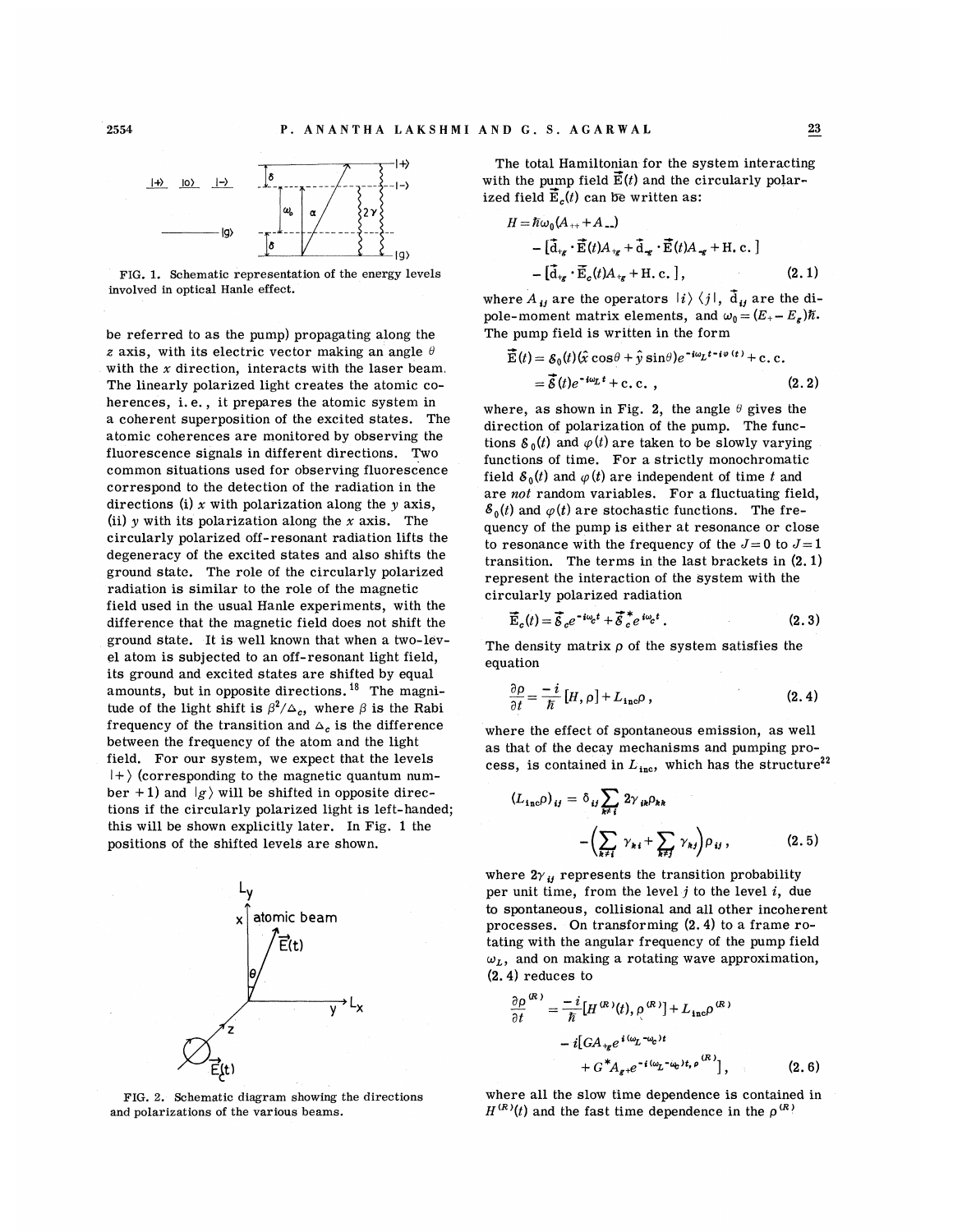equation is explicitly displayed.  $H^{(R)}(t)$  and G are given by

$$
H^{(R)}(t) = \left[ -\overline{\mathbf{d}}_{tg} \cdot \overline{\mathbf{G}}(t) A_{tg} - \overline{\mathbf{d}}_{g} \cdot \overline{\mathbf{G}}(t) A_{-g} + \text{H. c.} \right] + \overline{n}(\omega_0 - \omega_L) (A_{++} + A_{--}), \qquad (2.7)
$$

$$
G = (\vec{\mathbf{d}}_{+g} \cdot \vec{\mathcal{E}}_{c}/\hbar). \tag{2.8}
$$

The matrix elements of  $\rho^{\,(R)}$  are related to  $\rho$  by

$$
\rho_{ij}^{(R)}(t) = \delta_{ij}\rho_{ij}(t) + (1 - \delta_{ij})\rho_{ij}(t)e^{i\omega_{ij}(t)},
$$
  
\n
$$
\omega_{*g} = \omega_{-g} = \omega_{L}, \quad \omega_{+-} = 0.
$$
 (2.9)

As a first step in the calculation we show how the rapidly oscillating terms in (2. 6) lead to light shifts. For this purpose, we use Bogoliubov-Mitropolsky's method of time averaging. This method when applied to the density matrix equation  $2^{3,24}$ 

$$
\partial \rho / \partial t = L_0 \rho + L_1(t) \rho \tag{2.10}
$$

shows that the effect of rapidly oscillating terms in  $L_1(t)$  in leading order could be taken into account by replacing (2. 10) by

$$
\frac{\partial \rho}{\partial t} = L_0 \rho + L_1(t) \int^t L_1(\tau) \rho(t) d\tau. \tag{2.11}
$$

On using  $(2.11)$ , we find that  $(2.6)$  reduces to

$$
\frac{\partial \rho}{\partial t}^{(R)} = -\frac{i}{\hbar} [H'(t), \rho^{(R)}] + L_{\text{inc}} \rho^{(R)}, \qquad (2.12)
$$

where

 $\sim$ 

$$
H'(t) = -\left[\vec{\mathbf{d}}_{+g} \cdot \vec{\mathbf{c}}(t) A_{+g} + \vec{\mathbf{d}}_{-g} \cdot \vec{\mathbf{c}}(t) A_{-g} + \text{H.c.}\right] + \hbar(\omega_0 - \omega_L + \delta) A_{++} + \hbar(\omega_0 - \omega_L) A_{--} - \delta A_{gg},
$$
\n(2.13)

where

$$
\delta = |G|^2 / (\omega_L - \omega_c). \tag{2.14}
$$

The effective Hamiltonian (2. 13) now explicitly has light shift terms  $\delta(A_{++}-A_{ee}).$ 

We next eliminate the explicit  $\theta$  dependence and the phase dependence from the Hamiltonian by making use of the relations among the dipole matrix elements

$$
\vec{\mathbf{d}}_{\mathbf{fg}} = R(-\hat{x} + i\hat{y}), \quad \vec{\mathbf{d}}_{\mathbf{g}} = R(\hat{x} + i\hat{y}) \tag{2.15}
$$

and by making the transformations

$$
\tilde{\rho}_{ij} = \rho_{ij}, \quad \tilde{\rho}_{+-} = -\rho_{+-} e^{2i\theta}, \n\tilde{\rho}_{+g} = -\rho_{+g} \exp i[\theta + \varphi(t) + \omega_L t], \qquad (2.16)\n\tilde{\rho}_{g} = -\rho_{g} \exp i[\varphi(t) - \theta + \omega_L t].
$$

We further assume only the radiative decay from the level  $| \pm \rangle$  to the ground level  $| g \rangle$  at the rate  $2\gamma$ and include no other decays. In such a ease, the density matrix elements  $\tilde{\rho}_{ij}$  satisfy the equation

$$
\dot{\tilde{\rho}}_{++} = i\alpha \tilde{\rho}_{g+} - i\alpha^* \tilde{\rho}_{+g} - 2\gamma \tilde{\rho}_{++},
$$
\n
$$
\dot{\tilde{\rho}}_{--} = i\alpha \tilde{\rho}_{g-} - i\alpha^* \tilde{\rho}_{-g} - 2\gamma \tilde{\rho}_{--},
$$
\n
$$
\dot{\tilde{\rho}}_{gg} = -i\alpha (\tilde{\rho}_{g+} + \tilde{\rho}_{g-}) + i\alpha^* (\tilde{\rho}_{+g} + \tilde{\rho}_{-g})
$$
\n
$$
+ 2\gamma (\tilde{\rho}_{++} + \tilde{\rho}_{--}), \qquad (2.17)
$$
\n
$$
\dot{\tilde{\rho}}_{+} = - (2\gamma + i\delta) \tilde{\rho}_{+-} + i\alpha \tilde{\rho}_{g-} - i\alpha^* \tilde{\rho}_{+g},
$$
\n
$$
\dot{\tilde{\rho}}_{+g} = - [2i\delta + \gamma + i\mu(t)] \tilde{\rho}_{+g} + i\alpha (\tilde{\rho}_{gg} - \tilde{\rho}_{++} - \tilde{\rho}_{+-}),
$$
\n
$$
\dot{\tilde{\rho}}_{-g} = - [i\delta + \gamma + i\mu(t)] \tilde{\rho}_{-g} + i\alpha (\tilde{\rho}_{gg} - \tilde{\rho}_{--} - \tilde{\rho}_{-+}),
$$
\nwhere

where

$$
\dot{\varphi}(t) = \mu(t) \text{ and } \alpha = R\delta_0(t). \qquad (2.18)
$$

The above equations could be solved if  $\mu(t)$  and  $\mathcal{S}_0(t)$  were constants, as in the case of a monochromatic pump. For a fluctuating pump, we have to specify the nature of the pump, i. e. , we have to specify the stochastic processes  $\mu(t)$  and  $\delta_0(t)$ . The model, for which exact solutions could be obtained, corresponds to (i)  $\mathcal{S}_0(t)$  being a time-independent constant, and (ii)  $\mu(t)$  being a Gaussian delta correlated process, i. e. ,

$$
\langle \mu(t)\mu(t')\rangle = 2\gamma_c \delta(t-t'), \quad \langle \mu(t)\rangle = 0.
$$
 (2.19a)

This is the familiar phase-diffusion model of the laser light in which the amplitude remains constant. In this model the amplitude correlations are given by

$$
\langle \mathcal{E}^*(t)\mathcal{E}(t')\rangle = \exp\{-\gamma_c |t-t'|\}, \quad \langle \mathcal{E}(t)\mathcal{E}(t')\rangle = 0
$$
\n(2.19b)

i.e., the spectrum is Lorentzian. Higher-order correlations of the field have more complicated structure, though these can be evaluated in a closed form. <sup>25</sup> The method of calculation for the above model is similar to that given in Ref. 21. Let us denote the ensemble-averaged values of  $\tilde{\rho}_{ij}$ bet as denote the ensemble diverged values of  $p$ <br>over the distribution of  $p(t)$  by  $\Psi_{ij} = \langle \tilde{\rho}_{ij} \rangle$ . Using the general theory of Ref. 21, we then find the equations of motion for  $\Psi_{ii}$ :

$$
\begin{aligned}\n\dot{\Psi}_{++} &= i\alpha(\Psi_g + \Psi_{+g}) - 2\gamma\Psi_{++}, \\
\dot{\Psi}_{--} &= i\alpha(\Psi_g - \Psi_{-g}) - 2\gamma\Psi_{--}, \\
\dot{\Psi}_{gg} &= i\alpha(\Psi_{+g} + \Psi_{-g} - \Psi_{g} + \Psi_{g} - \Psi_{g}) + 2\gamma(\Psi_{++} + \Psi_{--}), \quad (2.20) \\
\dot{\Psi}_{+-} &= i\alpha(\Psi_g - \Psi_{+g}) - (2\gamma + i\delta)\Psi_{+-}, \\
\dot{\Psi}_{+g} &= i\alpha(\Psi_{gg} - \Psi_{++} - \Psi_{+-}) - (2i\delta + \gamma + \gamma_g)\Psi_{-g} , \\
\Psi_{-g} &= i\alpha(\Psi_{gg} - \Psi_{--} - \Psi_{+}) - (i\delta + \gamma + \gamma_g)\Psi_{-g} .\n\end{aligned}
$$

The above equations no longer involve any explicit time dependence and could be solved in a straightforward manner. The solutions of these equations ean then be used to obtain the detection signals. The fluorescence signals detected along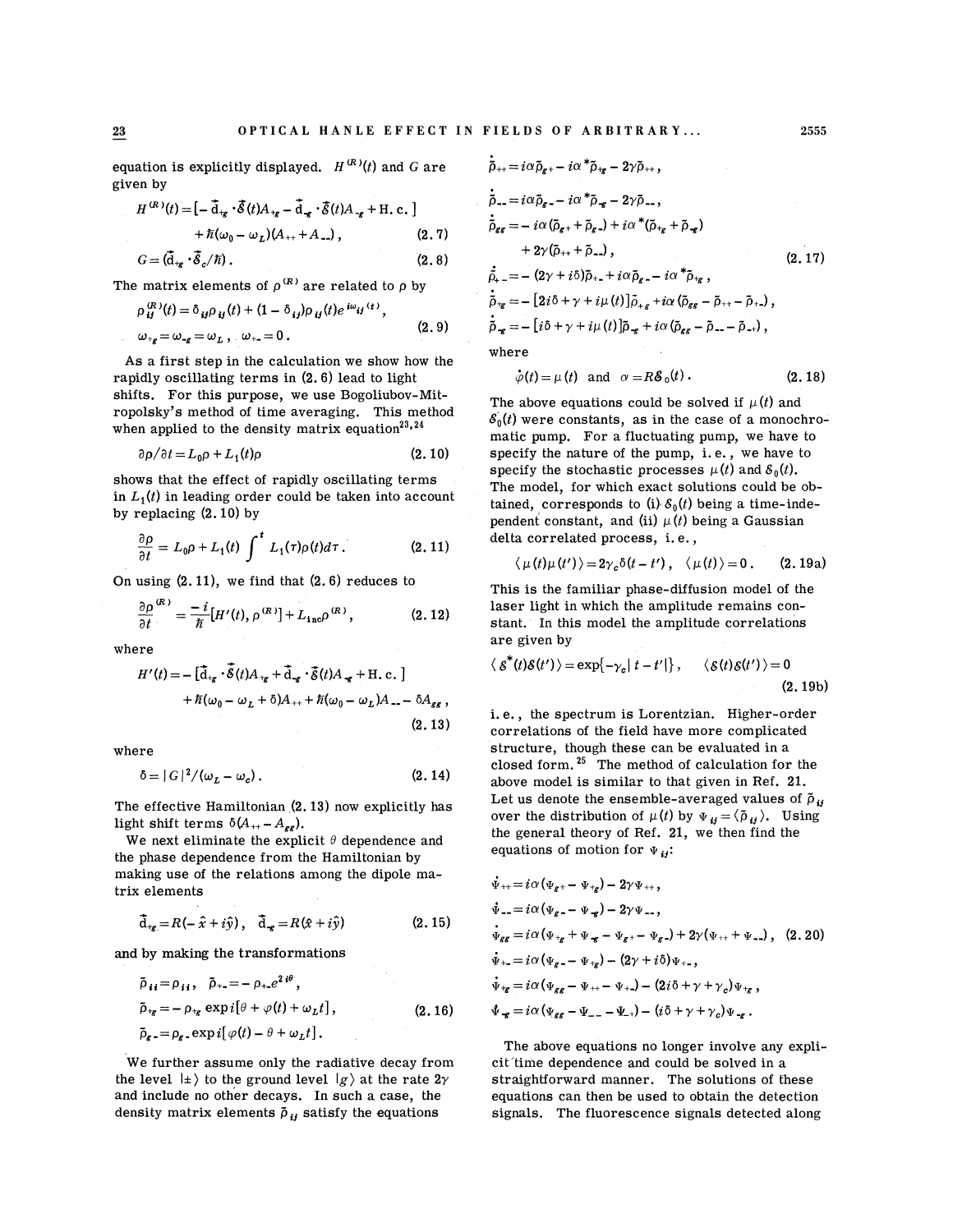y and x directions, denoted respectively by  $L<sub>v</sub>$  and  $L<sub>r</sub>$ , with polarizations along x and y, respectively, are given by [cf. Ref. 10]

 $L_{x} \propto \rho_{++} + \rho_{--} + 2 \text{Re} \rho_{+-}$ ,

$$
L_{y} \propto \rho_{++} + \rho_{--} - 2 \text{Re} \rho_{+-}.
$$
 (2.21)

Substituting for the density matrix elements  $\rho_{ii}$ 's in terms of  $\tilde{\rho}_{ij}$ 's we obtain

$$
L_x \propto \tilde{\rho}_{++} + \tilde{\rho}_{--} - 2(\text{Re}\tilde{\rho}_{+-}\cos 2\theta + \text{Im}\tilde{\rho}_{+-}\sin 2\theta),
$$
\n(2.22)

$$
L_y \propto \tilde{\rho}_{++} + \tilde{\rho}_{--} + 2(\text{Re}\rho_{+-}\cos 2\theta + \text{Im}\rho_{+-}\sin 2\theta),
$$

and hence the ensemble-averaged signals will be

$$
\langle L_x \rangle \propto \Psi_{++} + \Psi_{--} - 2(\text{Re}\Psi_{+-}\cos 2\theta + \text{Im}\Psi_{+-}\sin 2\theta),
$$
  

$$
\langle L_y \rangle \propto \Psi_{++} + \Psi_{--} + 2(\text{Re}\Psi_{+-}\cos 2\theta + \text{Im}\Psi_{+-}\sin 2\theta).
$$
  
(2.23)

In the following section, the set of equations (2. 20) is solved analytically under steady-state conditions and the analytical expressions for the fluorescence signals are obtained. The signals are studied as a function of  $\delta$  for various values of the parameters, such as field strengths and bandwidths. Hereafter, the ensemble-averaged signals will be denoted by  $L_x$  and  $L_y$ , with the angular brackets omitted for simplicity.

# III. ANALYTICAL AND NUMERICAL RESULTS FOR THE FLUORESCENCE SIGNALS

The fluorescence signals  $L_x$  and  $L_y$  defined in the previous section are determined by the steady-state solutions of the density matrix elements  $\Psi_{++}$ ,  $\Psi_{-}$ , and  $\Psi_{+-}$ . Under steady-state conditions, the left-hand side of the set of equations (2. 20) becomes zero. Therefore, these nine algebraic equations can be solved analytically. A long but straightforward calculation yields the results

$$
\Psi_{++} + \Psi_{--} = 2\alpha^2 \mu \left[ (4\gamma^2 \mu^2 + 4\alpha^2 \mu + \delta^2)(\delta^2 \mu + 4\gamma^2 \mu + 4\alpha^2) + 9\delta^2(\delta^2 + 4\gamma^2)\mu \right] D^{-1},\tag{3.1}
$$

which for  $\delta \to 0$  goes over to  $2\alpha^2/(4\alpha^2+\gamma^2\mu)$ , which in the limit of strong and weak fields further reduces to

$$
\psi_{++} + \psi_{\gamma} = \begin{cases} \frac{1}{2} & \text{for } \alpha^2 > \gamma^2 \mu \\ 2\alpha^2/\gamma^2 \mu & \text{for } \alpha^2 < \gamma^2 \mu \end{cases} \quad \delta = 0 \tag{3.2}
$$

In Eq. (3.1),  $\mu$  and D are given by

 $\mu = 1 + (\gamma_c/\gamma)$ ,

$$
D = \left(\gamma^2 \mu^2 + 4\alpha^2 \mu + 2\delta^2 + \frac{\delta^2 \alpha^2 (1 - \mu)}{(4\gamma^2 + \delta^2)}\right) \left[ (4\gamma^2 \mu^2 + 4\alpha^2 \mu + \delta^2)(4\gamma^2 \mu + \delta^2 \mu + 4\alpha^2) + 9\delta^2 (\delta^2 + 4\gamma^2) \mu \right] + (\delta^2/2) \left(9\delta^2 + (4\gamma^2 \mu^2 + 4\alpha^2 \mu + \delta^2)\frac{(4\alpha^2 - 4\gamma^2 - \delta^2)}{(4\gamma^2 + \delta^2)}\right) \left[2\alpha^2 (\mu - 1) - \mu (4\gamma^2 + \delta^2)\right].
$$
 (3.3)

The atomic coherences are given by

$$
\text{Re}\,\Psi_{+} = \alpha^2 \mu \left[ \left( \delta^2 + 4\gamma^2 \mu^2 + 4\alpha^2 \mu \right) \left( 4\gamma^2 \mu + 4\alpha^2 - \delta^2 \right) + 9\,\delta^2 \left( \delta^2 + 4\gamma^2 \right) \mu \right] D^{-1} \,,\tag{3.4}
$$

which for  $\delta \to 0$  goes over to  $\alpha^2/(4\alpha^2+\gamma^2\mu)$ , which in the limiting cases further reduces to

$$
\operatorname{Re}\psi_{+} = \begin{cases} \frac{1}{4} & \text{for } \alpha^2 \gg \gamma^2 \mu \\ \alpha^2/\gamma^2 \mu & \text{for } \alpha^2 \ll \gamma^2 \mu \end{cases}, \qquad \delta = 0.
$$
 (3.5)

Similarly we have the results

$$
\operatorname{Im}\Psi_{+-} = 2\alpha^2\mu\,\delta\gamma\big[9\,\delta^2(1-\mu) - (4\gamma^2\mu^2 + 4\alpha^2\mu + \delta^2)(1+\mu)\big]D^{-1}\,,\tag{3.6}
$$

$$
Im\Psi_{+-} \to 0 \text{ as } \delta \to 0. \tag{3.7}
$$

Now, let us examine the symmetry properties of the above expressions when we change  $\delta$  to  $-\delta$ . We see that ( $\Psi_{++} + \Psi_{--}$ ) and Re $\Psi_{+-}$  are even functions of  $\delta$ , and Im $\Psi_{+-}$  is an odd function of  $\delta$ . The symmetry properties of the fluorescence signals depend on the direction of polarization of the incident pump field. We note that

$$
L_x(-\delta) = L_x(\delta),
$$
  
\n
$$
L_y(-\delta) = L_y(\delta),
$$
\n(3.8)

for  $\theta = 0$ ,  $\pi/2$  etc., i.e.,  $L_x(\delta)$  and  $L_y(\delta)$  are symmetric about  $\delta = 0$  for these values of  $\theta$ . Moreover, for  $\theta=\pi/4$ ,  $\frac{3}{4}\pi$  etc. we have the relations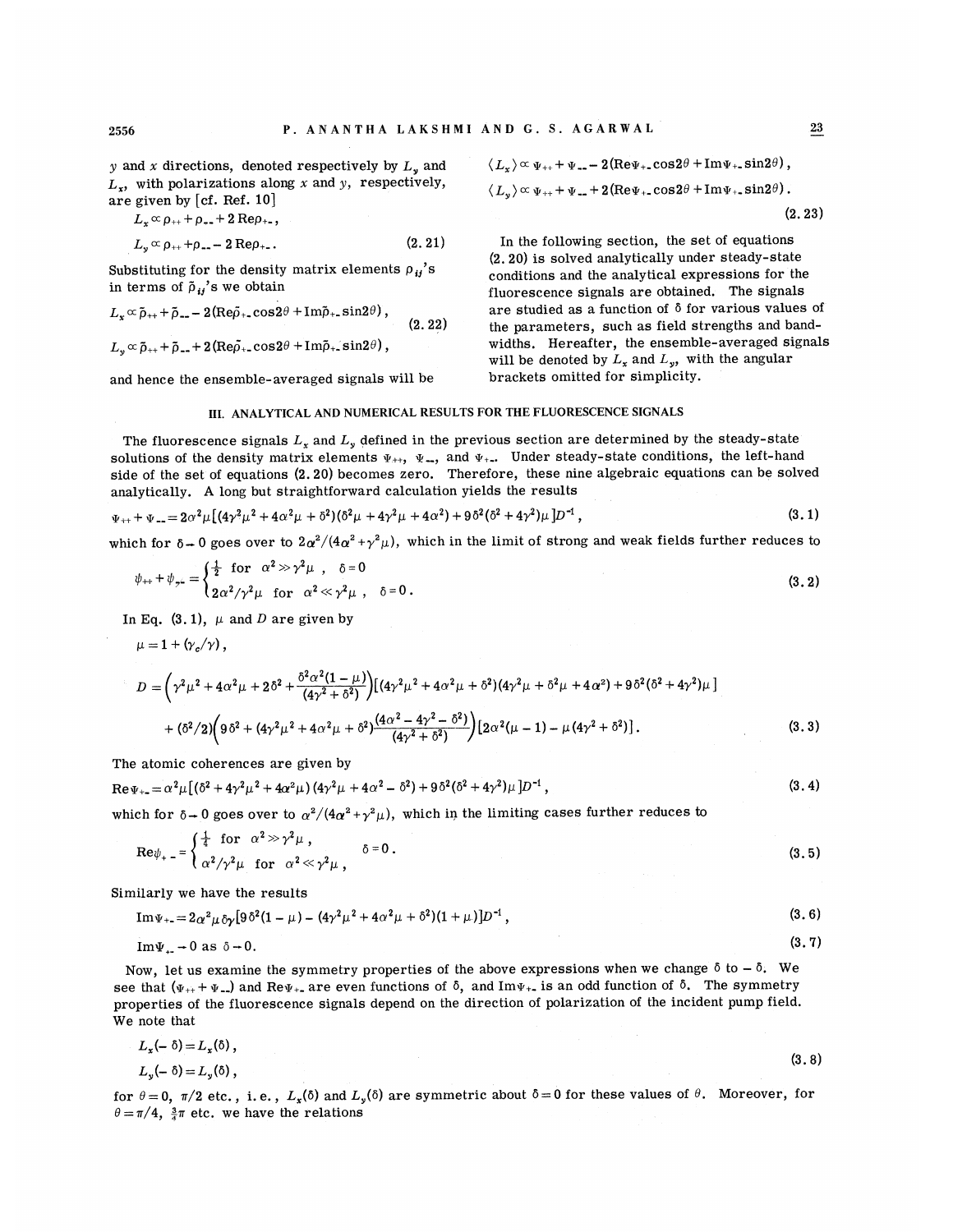$$
L_x(\delta) = L_y(-\delta),
$$
  

$$
L_y(\delta) = L_x(-\delta).
$$

Let us now consider some special cases under which the expressions for signals have a simplified form.

#### A. Monochromatic pump

Let us first examine the results for the case of narrow-band excitation, i.e., in the limit  $\gamma_c \rightarrow 0,$  for an arbitrary strength of the linearly polarized pump laser. In this limit, the results are given by

$$
(\Psi_{++} + \Psi_{--}) = 2\alpha^2 [9\delta^2 (\delta^2 + 4\gamma^2) + (4\gamma^2 + \delta^2 + 4\alpha^2)^2] D_1^{-1}, \qquad (3.10)
$$

$$
\text{Re}\Psi_{+} = \alpha^2 [(\delta^2 + 4\gamma^2 + 4\alpha^2)(4\gamma^2 + 4\alpha^2 - \delta^2) + 9\delta^2(\delta^2 + 4\gamma^2)]D_1^{-1},\tag{3.11}
$$

and

$$
Im\Psi_{+} = -4\gamma \delta \alpha^2 (4\gamma^2 + 4\alpha^2 + \delta^2) D_1^{-1}, \qquad (3.12)
$$

where

$$
D_1 = (\gamma^2 + 4\alpha^2 + \frac{3}{2}\delta^2) [9\delta^2(\delta^2 + 4\gamma^2) + (\delta^2 + 4\gamma^2 + 4\alpha^2)^2] + \delta^2 [(4\gamma^2 + 4\alpha^2 + \delta^2)(\delta^2 + 4\gamma^2)].
$$
\n(3.13)

The positions and widths of peaks in  $(\Psi_{++} + \Psi_{--})$ , etc., could be ascertained from the roots of  $D_1$ , which are rather complicated as  $D_1$  is cubic in  $\delta^2$ .

Now, if we assume, as usual, that the pump is weak, i.e.,  $\alpha \ll \gamma$ , then in this limit the results of (3.10) to (3. 13) simplify considerably to

$$
(\Psi_{++} + \Psi_{--}) = \alpha^2 \left( \frac{1}{\delta^2 + \gamma^2} + \frac{1}{4\delta^2 + \gamma^2} \right), \tag{3.14}
$$

$$
\text{Re}\Psi_{+} = \frac{\alpha^2}{3} \left( \frac{1}{\delta^2 + \gamma^2} + \frac{2}{4\delta^2 + \gamma^2} \right), \tag{3.15}
$$

and

Im
$$
\Psi_{+-} = \frac{2}{3} \alpha^2 \frac{\delta}{\gamma} \left( \frac{1}{\delta^2 + \gamma^2} - \frac{4}{4\delta^2 + \gamma^2} \right).
$$
 (3.16)

I In this limit, it can be seen that each of the functions  $(\Psi_{++} + \Psi_{--})$  and Re $\Psi_{+-}$  can be expressed as the sum of two Lorentzians, one with a width  $\gamma$  and the other with a width  $\gamma/2$ . Im $\Psi_{++}$  is dispersive in nature, which results from its dependence on  $\delta$ . Therefore, the signal for the case  $\theta = 0, \pi/2$  etc. could be written as the sum of two Lorentzians (the weight factor associated with one of them may be negative) of widths  $\gamma$  and  $\gamma/2$ , respectively, and for the case when  $\theta = \pi/4$ ,  $3\pi/4$  there are two dispersion terms in the signal which come from the term  $Im_{\Psi_{+}}$ , in addition to the absorption type of terms. The results  $(3.14)$  to  $(3.16)$  are in agreement with a recent work of Delsart et al.<sup>17</sup>

## B. Broadband pump

As Hanle experiments have been performed with both monochromatic and broadband sources, it is worthwhile to examine the effect of the source bandwidth on the nature of the spectra. We first consider the weak field spectra  $\alpha \ll \gamma, \gamma_c$ . In this case, expressions (3.1) to (3.6) simplify to

$$
(\Psi_{++} + \Psi_{--}) = \alpha^2 \mu \left( \frac{1}{(4\delta^2 + \gamma^2 \mu^2)} + \frac{1}{(\delta^2 + \gamma^2 \mu^2)} \right),
$$
\n(3.17)

$$
\mathrm{Re}\Psi_{+-}=\frac{2\alpha^2}{(6^2+4\gamma^2)}\left(\frac{(\mu+2)}{(\mu^2-16)}+\frac{(\mu-1)}{(\mu^2-4)}\right)-\frac{2\mu\alpha^2(\mu^2-16)^{-1}(\mu+4)}{(4\delta^2+\gamma^2\mu^2)}+\frac{\mu(\mu^2-4)^{-1}\alpha^2(\mu-2)}{(6^2+\gamma^2\mu^2)},\tag{3.18}
$$

Im
$$
\Psi_{+-} = \frac{\delta}{\gamma} \alpha^2 \left( \frac{[(2-\mu)(\mu^2-4)^{-1}-(\mu+1)(\mu^2-16)^{-1}]}{(6^2+4\gamma^2)} + \frac{4(1+\mu)(\mu^2-16)^{-1}}{(4\delta^2+\gamma^2\mu^2)} - \frac{(2-\mu)(\mu^2-4)^{-1}}{(6^2+\gamma^2\mu^2)} \right).
$$
 (3.19)

I

We can see from the above that the fluorescence signal for  $\theta = 0, \pi/2$  etc. is a sum of three Lorentzians, with the possibility of the weight factors associated with some of them being negative, of widths  $2\gamma$ ,  $\gamma\mu$ , and  $\gamma\mu/2$ , respectively. For the

case  $\theta = \pi/4$ , the signal has, in addition to the above, a dispersive contribution which comes from the term  $Im_{\Psi_{++}}$ . Although the signal has a dispersive contribution, it always remains positive. For

arbitrary values of the strength of the broadband field, the signals are examined in the next section.

From the analytical expressions given above, it is difficult to get an insight into the actual behavior of the fluorescence signals  $L<sub>x</sub>(\delta)$  and  $L<sub>y</sub>(\delta)$ . Therefore, we now proceed to present some of the numerical results for the line shapes of the fluorescence signals  $L_x(\delta)$  and  $L_y(\delta)$ , for various values of the field strengths and the fluctuation parameter

2557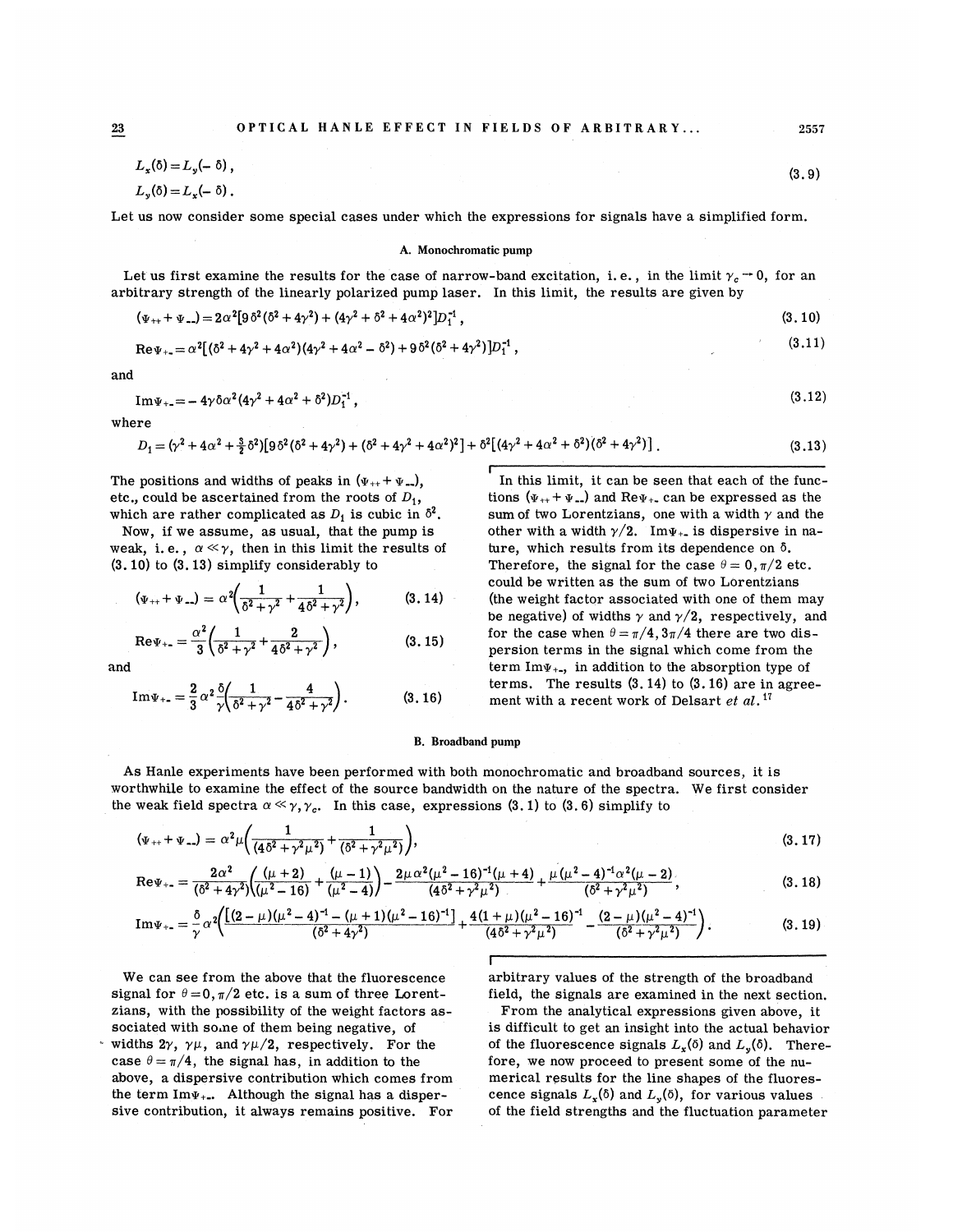$\gamma_c$ , as functions of  $\delta$ .

The normalized plot of the signal  $L_{\mathbf{r}}(\delta)$ , i.e., of  $L_x(\delta)/L_x(0)$ , which is detected along the x direction<br>with its polarization vector directed along the y<br>direction, as a function of  $\delta$ , for  $\theta = \pi/2$ , for the<br>mode field field above in Fig. 2. This circular with its polarization vector directed along the  $\nu$ direction, as a function of  $\delta$ , for  $\theta = \pi/2$ , for the weak-field case is shown in Fig. 3. This signal is a symmetric function of  $\delta$ . It can be seen that with a symmetric function of  $\delta$ . It can be seen that with increase in  $\gamma_{c}$ , the line broadens. It is to be noted that the value  $\delta = 0$  corresponds to the z of the intensity of the circularly polarized light. that the maximum value is unity) of the si Figure 4 shows the normalized plot (normalized so  $v_{\rm g}(\delta)$ , detected along the y direction with i ization parallel to the  $x$  direction the weak-field case. The signal  $L_y(\delta)$ , which is symmetric with respect to  $\delta$ , has a double-hump structure. Here, again, a similar effect, as in the case of Fig. 3 viz. broadening of the line with cases (Figs. 3 and 4) it is seen that the lines are increase in  $\gamma_c$ , is observed. In both the above much narrower with monochromatic excitation ( $\gamma_c$  $=$  0) than with broadband excitation. A lt was found by Rasmussen  $e t$   $a l. ^{\mathbf 5}$  for the case of usual magnetic-field Hanle effect.

Figure 5 is a plot of the fluorescence signal  $L_r(\delta)$ for the weak-field case for  $\theta = \pi/4$ . It is to be noted that the signal for  $\theta = \pi/4$  has the property  $L_{x}(\delta) = L_{y}(-\delta)$ , and vice versa. The signal has a single-peaked structure with slight asymmetry about  $\delta = 0$ . As the fluctuations become larger, the asymmetry increases and the line attains a dispersive shape for large enough  $\gamma_c$ . However, the sigl always remains positive. Here, th the case when  $\gamma_c = 10$  has been magnified by a factor of 10.



 $\delta/\gamma$ 

5

10

Lx  $0.5$ 

 $\Omega$ 



FIG. 4. The normalized fluorescence signal  $L<sub>v</sub>$  as a Fig. 3. function of  $\delta$  for the same values of parameters as in

Figure 6 shows the normalized fluorescence sigsignal has a similar shape to tha nal  $L(\delta)$ , for  $\theta = \pi/2$ , for the strong-field case. The ith a much larger magnitude than that of the weak-field case, which is due to saturation effects  $[cf. Eq. (3.2)]$ . In Fig. 7, the normalized fluorescence signal  $L_y(\delta)$  for the case when  $\theta=\pi/2$ is plotted for the strong-field case. Here, again, the signal has a double-humped structure like that of the weak-field case. The width of the signal i.e., dip at the origin) does not dep idth of the pump laser, in c weak-field case. The width first increases slightly with increase in  $\gamma_c$  and then decreases with further increase in  $\gamma_c$ . One may compare the results of



FIG. 5. The fluorescence signal  $L<sub>x</sub>$  as a function of  $\delta$ for  $\theta = \pi/4$ ,  $\alpha = 0.01$ ,  $\gamma = 1$ , and for the following values  $\gamma_c$ : (a) —— $\gamma_c = 0$ ; (b) ————  $\gamma_c = 2$ ; (c) ————  $\gamma_c = 10$ .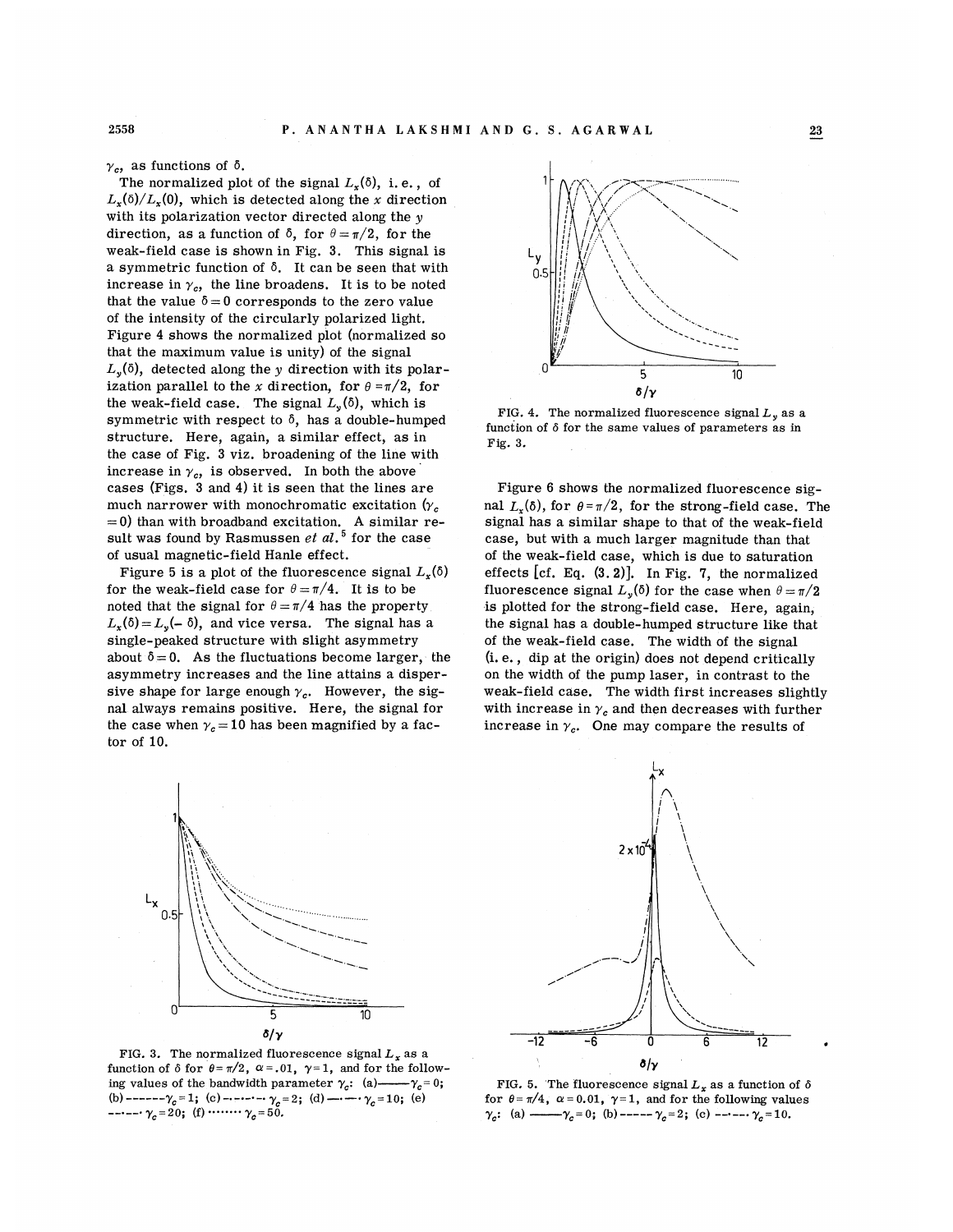

Fig. 6. The normalized fluorescence signal  $L<sub>x</sub>$  as a function of  $\delta$  for  $\theta = \pi/2$ ,  $\alpha = 10$ ,  $\gamma = 1$ , and for the following values of  $\gamma_c$ : (a) ——  $\gamma_c = 0$ ; (b) ------  $\gamma_c = 2$ ; (c)  $-\cdots-\gamma_c = 10.$ 

Figs. 6 and 7 with those of Avan and Cohen Tannoudji $^{10}$  for the case of the usual magnetic-field Hanle effect. We see that the qualitative effect of bandwidth on the optical Hanle signals is similar to that in the case of magnetic-field Hanle effect. We also note that the optical Hanle signals do not show very pronounced narrowing due to laser linewidth, as is typical of the magnetic-field Hanle effect. The differences may be due to the fact that the pumping laser is always asymmetrically off the two atomic transitions, due to Stark shifts induced by the nonresonant laser.  $26$ 



FIG. 7. The normalized fluorescence signal  $L<sub>v</sub>$  as a function of  $\delta$  for the same values of parameters as in Fig. 6.



FIG. 8. The fluorescence signal  $L_x$  as a function of  $\delta$ for  $\theta = \pi/4$ ,  $\alpha = 10$ ,  $\gamma = 1$ , and for values of the bandwidth parameter  $\gamma_c$  as: (a) ——  $\gamma_c = 0$ ; (b) ————  $\gamma_c = 1$  (c)  $-$  - - - - -  $\gamma_c = 2$ ; (d) - - - - -  $\gamma_c = 10$ .

In Fig. 8, a plot of the fluorescence signal  $L_x(\delta)$ , for  $\theta = \pi/4$ , for the strong-field case is shown. For the narrow-band excitation, the line has a single peaked structure with slight asymmetry about  $\delta = 0$ . As the fluctuations are increased, the asymmetry becomes more pronounced and the line attains a dispersive shape. However, it is to be noted that the signal always remains positive.

## IV. OPTICAL HANLE EFFECT UNDER STRONG BROADBAND EXCITATION

In this section, we outline an alternate approach to the Hanle effect in strong broadband fields, although in the literature several treatments<sup>11</sup> of the broadband fields already exist. We will use some general results from the theory of multiplicative stochastic processes. We assume that the broadband field could be represented by a delta correlated Gaussian random process. Both these assumptions are justified in view of the central-limit theorem, since a broadband field, in principle, can be represented by a superposition of an infinitely large number of modes. Therefore, the electric field  $\bar{\delta}(t)$  in (2.13) is now regarded as a Gaussian stochastic process with correlation function

$$
\langle \mathcal{E}'(t)\mathcal{E}'^*(t')\rangle = 2D\delta(t-t'), \quad \langle \mathcal{E}'(t)\mathcal{E}'(t')\rangle = 0 \qquad (4.1)
$$

where

$$
\vec{\mathcal{S}}(t) = \mathcal{S}'(t) (\hat{x} \cos \theta + \hat{y} \sin \theta).
$$
 (4.2)

On using  $(2. 15)$  and  $(4. 2)$ , the Hamiltonian  $H'(t)$ simplifies to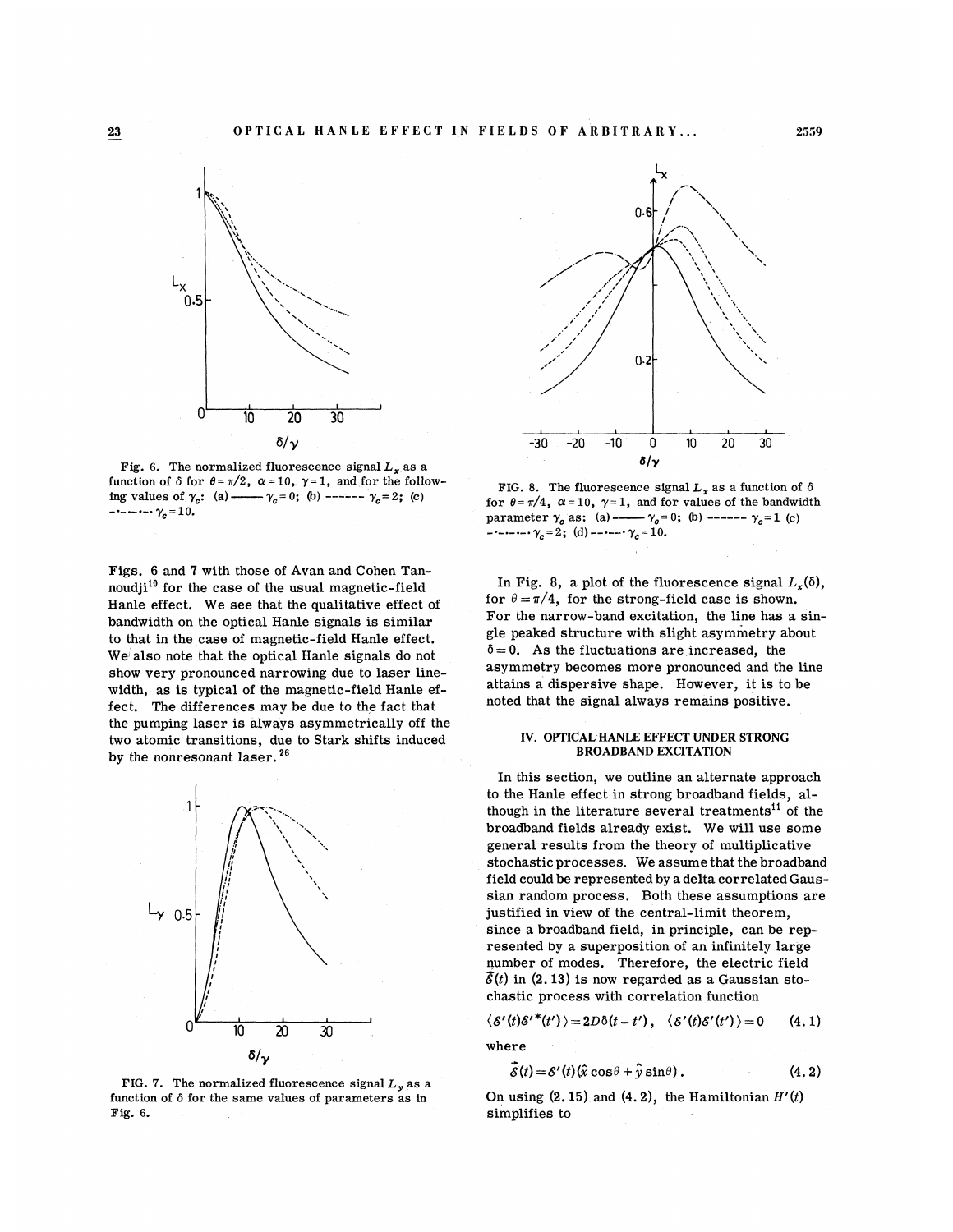$23$ 

$$
H'(t) = \hbar(\omega_0 - \omega_L + \delta)A_{++} + \hbar(\omega_0 - \omega_L - \delta)A_{gg} + [A_{+g}\delta'(t)^{-i\theta} - A_{-g}\delta'(t)^{i\theta} + \text{H.c.}].
$$
\n(4.3)

On using the theory of multiplicative stochastic processes,<sup>27</sup> the ensemble average of  $\rho^{(R)}$  can be written as

$$
\frac{\partial}{\partial t} \langle \rho^{(R)} \rangle = L_{\text{inc}} \langle \rho^{(R)} \rangle - i \left[ (\omega_0 - \omega_L + \delta) A_{++} + (\omega_0 - \omega_L - \delta) A_{\epsilon\epsilon}, \langle \rho^{(R)} \rangle \right]
$$

$$
- (R^2 / \hbar^2) D [A_{+ \epsilon} e^{-i\theta} - A_{- \epsilon} e^{i\theta}, [A_{\epsilon} + e^{i\theta} - A_{\epsilon} - e^{-i\theta}, \langle \rho^{(R)} \rangle ] ]
$$

$$
- (R^2 / \hbar^2) D [A_{\epsilon} + e^{i\theta} - A_{\epsilon} - e^{-i\theta}, [A_{+ \epsilon} e^{-i\theta} - A_{- \epsilon} e^{i\theta}, \langle \rho^{(R)} \rangle ] ]. \tag{4.4}
$$

On making use of the transformation of type  $(2.16)$  (with  $\varphi$  replaced by zero), the equations of motion for the ensemble-averaged elements of the density matrix are now given by

$$
\begin{aligned}\n\dot{\Psi}_{++} &= -2(\gamma_1 + \gamma)\Psi_{++} - D_0(2\Psi_{++} + \Psi_{+-} + \Psi_{-+} - 2\Psi_{\varepsilon\varepsilon}), \\
\dot{\Psi}_{--} &= -2(\gamma_1 + \gamma)\Psi_{--} - D_0(2\Psi_{--} + \Psi_{-+} + \Psi_{+-} - 2\Psi_{\varepsilon\varepsilon}), \\
\dot{\Psi}_{\varepsilon\varepsilon} &= p - 2\gamma_0\Psi_{\varepsilon\varepsilon} + 2\gamma(\Psi_{++} + \Psi_{--}) + 2D_0(\Psi_{++} + \Psi_{--} + \Psi_{+-} + \Psi_{-+} - 2\Psi_{\varepsilon\varepsilon}), \\
\dot{\Psi}_{+-} &= -\left(2\gamma + 2\gamma_1 + i\delta\right)\Psi_{+-} - D_0(2\Psi_{+-} + \Psi_{++} + \Psi_{--} - 2\Psi_{\varepsilon\varepsilon}), \\
\dot{\Psi}_{+\varepsilon} &= -\left(\gamma_0 + \gamma_1 + \gamma + 2i\delta\right)\Psi_{+\varepsilon} - D_0(\Psi_{-\varepsilon} + 3\Psi_{+\varepsilon}), \\
\dot{\Psi}_{-\varepsilon} &= -\left(\gamma_0 + \gamma_1 + \gamma + i\delta\right)\Psi_{-\varepsilon} - D_0(\Psi_{+\varepsilon} + 3\Psi_{-\varepsilon}),\n\end{aligned}\n\tag{4.5}
$$

where  $R^2D/\hbar^2 = D_0$  and where we have also included the incoherent decay of the levels  $J=0$  and  $J=1$  at the rates  $2\gamma_0$  and  $2\gamma_1$ , respectively, as well as the pumping of the level  $J=0$  at the rate p. This kind of situarates  $2\gamma_0$  and  $2\gamma_1$ , respectively, as well as the pumping of the level  $J=0$  at the rate  $p$ . This kind of situal varianties are proposed that  $\gamma \ll \gamma_0$  and  $\gamma_1$ , in the context of the usual Hanle effect. The steady-state solutions of Eqs. (4. 5) are given by

$$
(\Psi_{++} + \Psi_{--}) = \frac{D_0 p}{\Lambda} \left( 1 - \frac{4 D_0 \gamma_0 (\gamma_1 + \gamma) (\gamma_1 + \gamma + D_0)}{(\delta^2 + \Gamma^2) \Lambda} \right), \tag{4.6}
$$

$$
\mathrm{Re}\Psi_{+} = \frac{2D_0p(\gamma + \gamma_1)^2[1 + D_0/(\gamma + \gamma_1)]}{(\delta^2 + \Gamma^2)\Lambda},\tag{4.7}
$$

$$
\operatorname{Im}\Psi_{+}=\frac{-\delta D_0 p(\gamma_1+\gamma)}{(\delta^2+\Gamma^2)\Lambda},\tag{4.8}
$$

where

$$
\Gamma^{2} = \frac{4[(\gamma + \gamma_{1} + 2D_{0})\gamma_{0} + 2D_{0}\gamma_{1}](\gamma + \gamma_{1} + D_{0})(\gamma + \gamma_{1})}{\Lambda}
$$
\n(4.9a)

and

$$
\Lambda = [(\gamma_1 + \gamma + D_0)\gamma_0 + 2D_0\gamma_1]. \tag{4.9b}
$$

The fluorescence signals  $L_\mathbf{x}$  and  $L_\mathbf{y}$  for the case when  $\theta = \pi/2$  are given by

$$
L_x(\theta = \pi/2) = \frac{D_0 p}{\Lambda} \left( 1 + \frac{4(\gamma + \gamma_1)^2 [1 + D_0/(\gamma + \gamma_1)][(\gamma + \gamma_1)\gamma_0 + 2D_0 \gamma_1]}{(\delta^2 + \Gamma^2)\Lambda} \right),
$$
\n(4.10)

$$
L_{y}(\theta = \pi/2) = \frac{D_{0}p}{\Lambda} \left( 1 - \frac{4(\gamma + \gamma_{1})^{2}[1 + D_{0}/(\gamma + \gamma_{1})][(\gamma + \gamma_{1})\gamma_{0} + 2D_{0}(\gamma_{0} + \gamma_{1})]}{(\delta^{2} + \Gamma^{2})\Lambda} \right).
$$
\n(4.11)

The above results, which are valid to all powers in  $D_0$  and for arbitrary values of decay parameters  $\gamma_0$ ,  $\gamma_1$ , and  $\gamma$ , have been derived rigorously under the assumption of a delta correlated Gaussian pump field. Ducloy, in an extensive study<sup>28</sup> of the magnetic-field Hanle effect, has examined the nature of the Hanle signals in the presence of a broadband field. He considered the broadband field to be a superposition of a large number of laser modes, with the spacing between the laser

modes taken to be much smaller than say the width of the excited state. His model of the broadband laser is very much like our model (4. 1). It is interesting to note that our results for optical Hanle signals in broadband fields are rather similar to those for the magnetic-field Hanle signals—the most important property being the Lorentzian characteristic of the signals, with intensity-dependent detunings.

The degree of polarization produced by the pump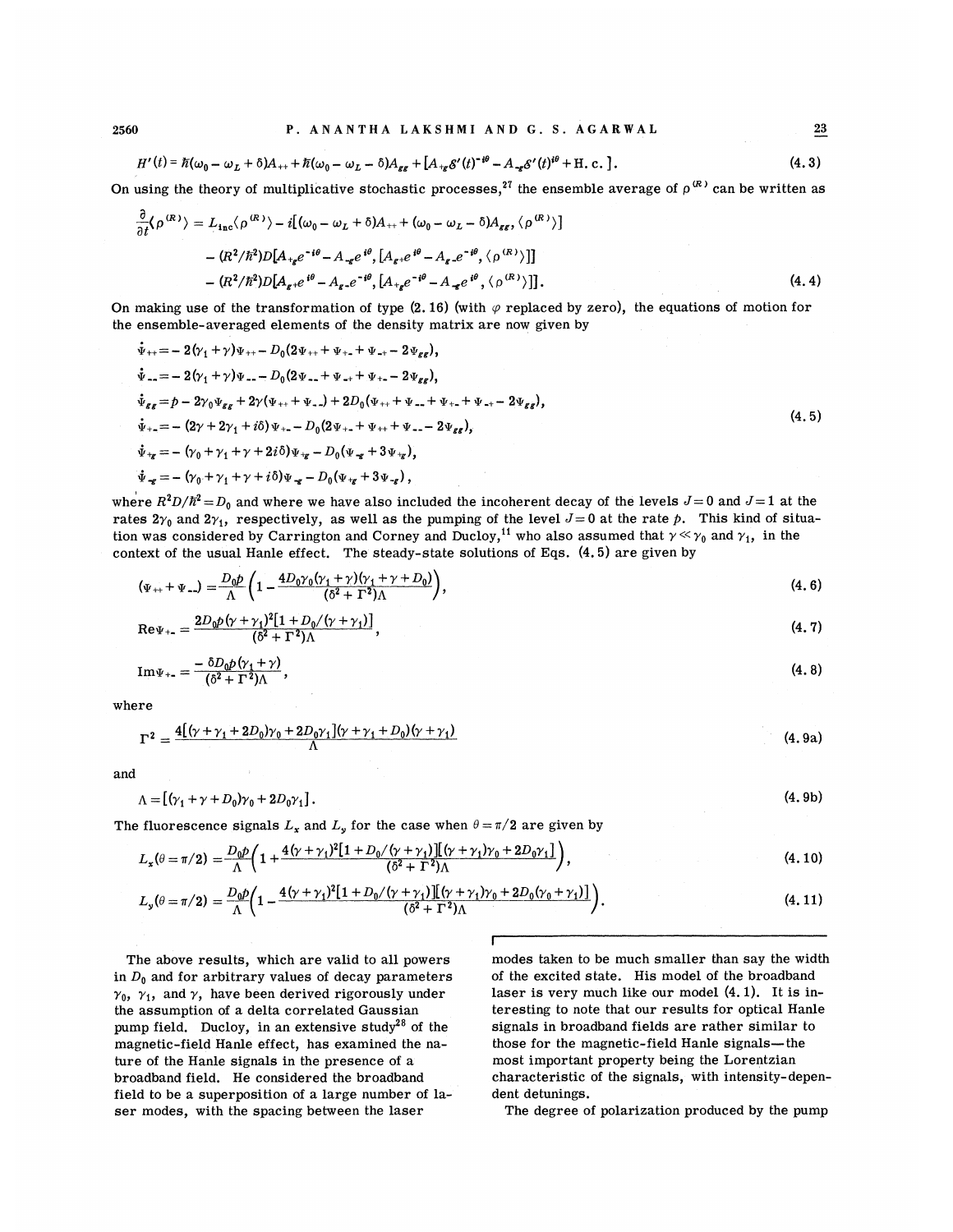radiation for the case when  $\theta = \pi/2$  is given by

$$
P\left(\theta = \frac{\pi}{2}\right) = \left|\frac{L_x - L_y}{L_x + L_y}\right| = \frac{2 \text{ Re}\,\Psi_{+}}{\Psi_{++} + \Psi_{--}} = \frac{\Gamma_0^2}{\Gamma_0^2 + \delta^2},\tag{4.12}
$$

where the full width at half-maximum of the degree of polarization signal is given by

$$
\Gamma_0 = 2(\gamma + \gamma_1)[1 + D_0/(\gamma + \gamma_1)]^{1/2}.
$$
 (4.13)

It is important to note that the width of the polarization as a function of  $\delta$ , for the case when  $\theta = \pi/$ 2, does not depend on the decay rate  $\gamma_0$  of the ground state, although the width of the signals  $L<sub>x</sub>$ and  $L<sub>v</sub>$  does depend on the parameter  $\gamma_0$ .

A series expansion of  $(4.6)$ ,  $(4.7)$ , and  $(4.8)$  in

powers of the intensity parameter 
$$
D_0
$$
 leads to  
\n
$$
(\Psi_{++} + \Psi_{--}) = \frac{pD_0}{\gamma_0(\gamma_1 + \gamma)}
$$
\n
$$
-\frac{D_0^2 p}{\gamma_0^2} \left(\frac{\gamma_0}{X} + \frac{(\gamma_0 + 2\gamma_1)}{(\gamma + \gamma_1)^2}\right) + \cdots, \quad (4.14)
$$

$$
\text{Re}\Psi_{+} = \frac{2p(\gamma + \gamma_1)D_0}{\gamma_0 X} - \frac{4p[\gamma_1 X + 4\gamma_0(\gamma + \gamma_1)^2]D_0^2}{\gamma_0^2 X^2} + \cdots, \quad (4.15)
$$

- ${}^{1}$ B. Decomps, M. Dumont, and M. Ducloy, in Laser Spectroscopy, edited by H. Walther (Springer, New York, 1976), Vol. 2, p. 283.
- ${}^{2}$ H. Walther, in Laser Spectroscopy, edited by
- H. Walther (Springer, New York, 1976), Vol. 2, p. l.  $C. G.$  Carrington and A. Corney, Opt. Commun. 1, 115
- (1969);J. Phys. B 4, <sup>849</sup> (1971). <sup>4</sup>I. Colomb, M. Gorlicki, and M. Dumont, Opt. Commun. 21, 289 (1977); M. Gorlicki and M. Dumont, ibid. 11, 166 (1974).
- W. Rasmussen, R. Schieder, and H. Walther, Opt. Commun. 12, 315 (1974).
- ${}^6D.$  Lecler, R. Ostermann, W. Lange, and J. Luther, J. Phys. (Paris) 36, 647 {1975).
- <sup>7</sup>S. J. Silvers and M. R. McKeever, Chem. Phys. 27, 27 (1978).
- <sup>8</sup>A. Corney, in Atomic and Laser Spectroscopy (Oxford University Press, Oxford, 1977), p. 473.
- <sup>9</sup>R. C. Hilborn and R. L. de Zafra, Jr., Opt. Soc. Am. 62, 1492 (1972).
- $10\overline{P}$ . Avan and C. Cohen Tannoudji, J. Phys. B  $\underline{10}$ , 171 (1977).
- <sup>11</sup>C. G. Carrington and A. Corney, Opt. Commun. 7, 30 (1973); M. Ducloy, *ibid.* 8, 17 (1973).
- <sup>12</sup>J. N. Dodd and G. W. Series, Proc. R. Soc. London 263, 353 (1961).
- 13A. Corney and G. W. Series, Proc. Phys. Soc. London 83, 207 (1964); 83, 213 (1964).
- 4B. P. Kibble and G. W. Series, Proc. Phys. Soc. London 78, 70 (1961).

Im
$$
\Psi_{+-}
$$
 =  $\frac{-\delta pD_0}{\gamma_0 X}$   
+  $\left(\frac{(2\gamma_1 + \gamma_0)}{\gamma_0^2(\gamma + \gamma_1)} + \frac{8(\gamma + \gamma_1)}{\gamma_0 X}\right) \frac{\delta pD_0^2}{X} + \cdots$ , (4.16)

where

$$
X = [62 + 4(\gamma + \gamma_1)^2].
$$
 (4.17)

The results of (4.14) to (4.16) in the limit when  $\gamma$  $\ll \gamma_0$  and  $\gamma_1$  are in agreement with the general observations and remarks made by  $Ducloy<sup>11</sup>$  in the context of the usual magnetic-field Hanle effect studies. Recently, Delsart et  $al.^{29}$  have reporte the experimental results on optical Hanle signals both in monochromatic as well as in broadband fields. They consider the case in which the saturation effects are not important. The experimental observations, say in the broadband case, can be explained in terms of the first term in the series expansions like (4. 15) and (4. 16).

## ACKNOWLEDGMENT

One of us (P.A.L.) would like to thank the Council of Scientific and Industrial Research, New Delhi for the award of Junior Research Fellowship.

- $^{15}$ V. P. Kaftandjian and L. Klein, Phys. Lett. A62, 317 (1977).
- $16V$ . P. Kaftandjian, L. Klein, and W. Hanle, Phys. Lett. A65, 188 (1978).
- <sup>17</sup>C. Delsart, J. C. Keller, and V. P. Kaftandjian, Proceedings of the Fourth International Conference on Laser Spectroscopy, 1979, edited by H. Walther and K. W. Rotho (Springer, New York, 1979), p. 618.
- $18V$ . S. Letokhov and V. P. Chebotayev, in Nonlinear Laser Spectroscopy {Springer, New York, 1977), Sec. 4, Vol. 4, p. 169.
- <sup>19</sup>J. E. Bjorkholm and P. F. Liao, in Laser Spectroscopy, edited by S. Haroche et al. (Springer, New York, 1975), Vol. 43, p. 176.
- <sup>20</sup>S. Reynaud, M. Himbert, J. Dupong-Roc, A. H. Stroke, and C. Cohen Tannoudji, Phys. Rev. Lett. 42, 756 (1979).
- $^{21}$ G. S. Agarwal, Phys. Rev. A  $18$ , 1490 (1978), and the references cited therein.
- $22G$ . S. Agarwal, in Springer Tracts in Modern Physics, edited by G. Höhler et al. (Springer, New York, 1974), Sec. 6, Vol. 70.
- $^{23}$ N. N. Bogoliubov and J. A. Mitropolsky, in Asymptotic Methods in the Theory of Nonlinear Oscillations (Hindustan, Delhi, 1961), Chap. 5.
- <sup>24</sup>Reference 22, Appendix A.
- $^{25}$ G. S. Agarwal, Phys. Rev. A  $1$ , 1445 (1970).
- $^{26}$ It would perhaps be interesting to study the optical Hanle signals with the pump laser off the resonance frequency corresponding to the  $J=0$  to  $J=1$  transition.